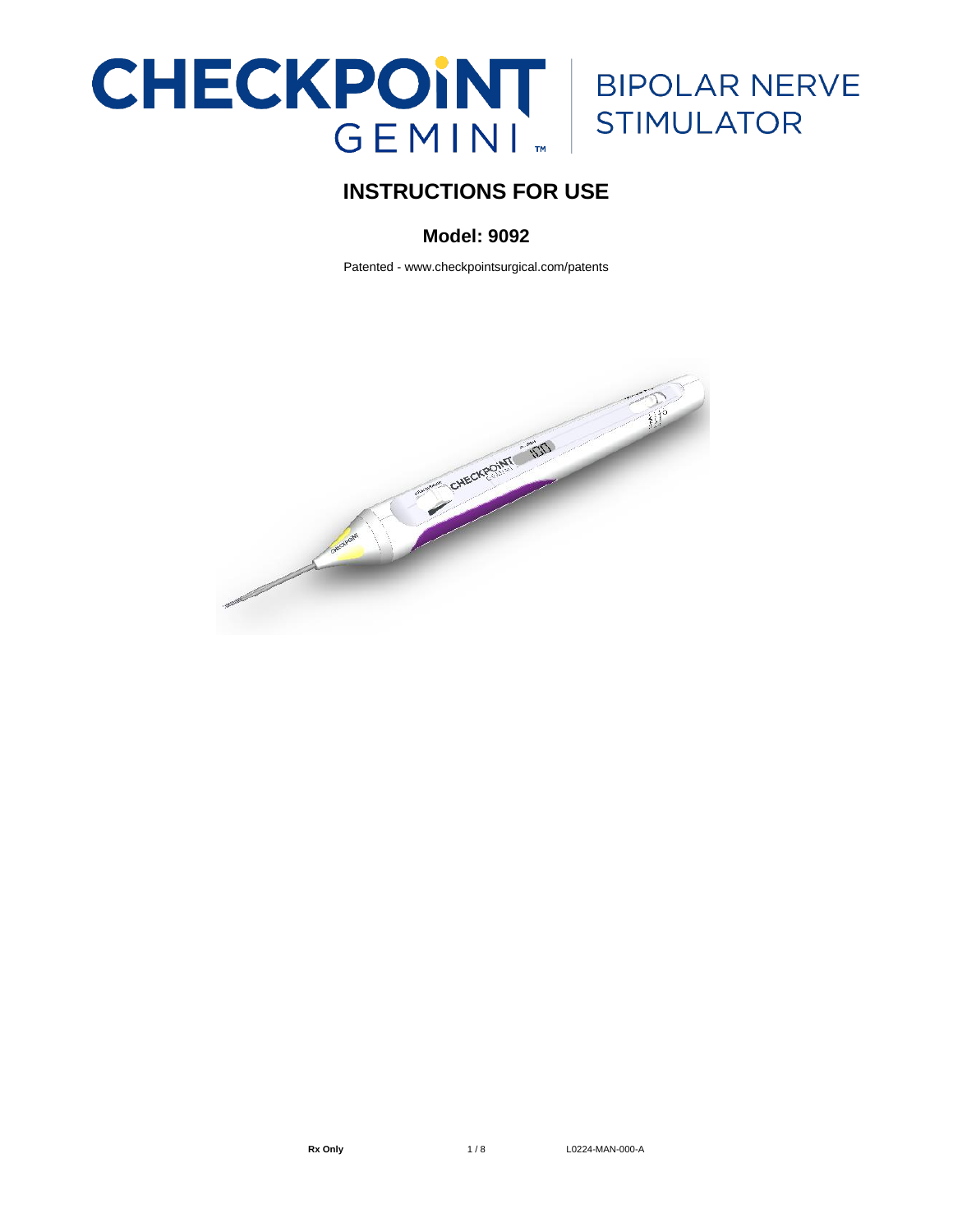

#### **INSTRUCTIONS FOR USE**

#### **Model: 9092**

Patented - [www.checkpointsurgical.com/patents](http://www.checkpointsurgical.com/patents)

### **INDICATIONS FOR USE:**

The CHECKPOINT GEMINI™ Nerve Stimulator is a single-use, sterile device intended to provide electrical stimulation of exposed motor nerves or muscle tissue to locate and identify nerves and to test nerve and muscle excitability.

#### **CONTRAINDICATION:**

• Do NOT use this stimulator when paralyzing anesthetic agents are in effect, as an absent or inconsistent response to stimulation may result in inaccurate assessment of nerve and muscle function.

#### **WARNINGS:**

- Direct stimulator contact may disrupt the operation of active implanted devices. Consult medical specialist before use
- Use of a tourniquet may reduce nerve and muscle excitability distal to the tourniquet. If a decreased response to stimulation is observed, it may be necessary to take down the tourniquet and allow time for re-perfusion before testing with the stimulator.
- The bipolar probe, if exposed to fluid, may have fluid bridge between the probes and cause incorrect visual indicators when not stimulating. In this case, probe tips should be cleaned and device will return normal function.
- Do NOT use in cerebrospinal fluid, brain, meninges, or spinal cord.
- Do NOT use the stimulator in the presence of flammable anesthetics.
- Do NOT use the stimulator while simultaneously delivering electrocautery.
- Do NOT attempt to reuse with another patient. Patient cross-infection or pyrogenic reaction could occur.
- Do NOT leave the stimulator unattended in the surgical field.
- DO NOT attempt to use the stimulator after the device has been dropped or damaged.

#### **PRECAUTIONS:**

- Single use only. Once turned ON and used, the Checkpoint Gemini stimulator will not turn OFF and will remain operational for approximately seven (7) hours.
- Use the stimulator at 0.1mA initially and increase the amplitude as needed.
- Do NOT bend the probe, apply excessive pressure to the probe, or use the probe as a dissecting tool.
- Do NOT submerge or saturate the stimulator with fluid.
- The stimulator may interfere with patient monitoring equipment in the operating room while stimulating.
- Portable and mobile Radio Frequency (RF) communications equipment can interfere with the stimulator. Do not use such equipment while delivering stimulation.
- The stimulator is not likely to cause any interference in nearby electronic equipment through Electromagnetic Interference (EMI) (complies with CISPR 11, Type A). For additional information on Electromagnetic Interference: http://www.checkpointsurgical.com/electromagnetic-guidance/
- Be aware that using the device in the vicinity of certain nerves can have systemic effects (e.g. bradycardia, hypotension, laryngospasm).
- Be aware that stimulating directly on muscle tissue with the Checkpoint Gemini stimulator may NOT elicit a muscle response.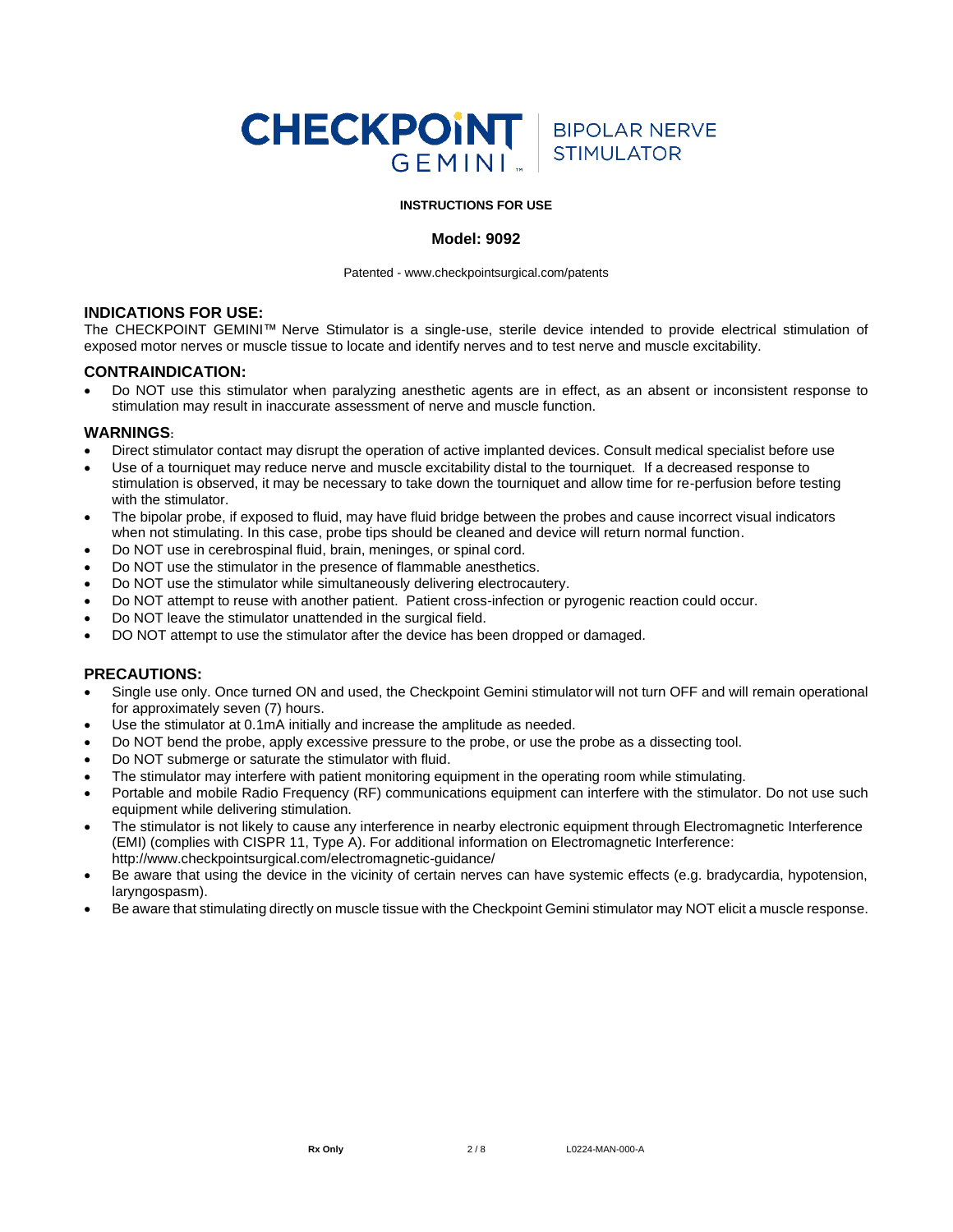#### **INSTRUCTIONS FOR USE:**

The Checkpoint Gemini stimulator is an adjunctive tool for locating nerves and testing nerve and muscle excitability. It is not intended to replace good surgical techniques in locating and dissecting tissue. The surgeon is ultimately responsible for identifying exposed motor nerves and tissue**.**



#### **1. Prepare the Checkpoint Gemini Stimulator for Use:**

- Remove the sterile pouch from the sales carton and inspect it for damage. Remove the stimulator from the sterile pouch.
- o Do NOT use if the sterile pouch or product appears damaged.
- Remove protective sleeve from the probe by pulling it straight off.
- Only turn the stimulator on when ready to use. Once turned ON and used, the device will not turn OFF, and will remain operational for approximately seven (7) hours.



#### **2. Prepare to Deliver Stimulation:**

- Turn ON the stimulator by moving the stimulus amplitude switch from OFF/Standby to 0.1 mA before applying it to tissue. The visual indicator will FLASH RED, indicating that the stimulator is ON and generating a stimulus output, but requested stimulus current is not being delivered.
- Once the probe is applied to tissue, the visual indicator will FLASH YELLOW to confirm the requested stimulation intensity is being delivered.

#### **3. Suggested Stimulation Techniques:**

- Stimulation intensity is adjusted by both the stimulation amplitude and pulse duration controls.
	- o The amplitude switch provides coarse control of stimulation intensity: low (0.1mA), medium (0.5mA), and high (1mA) settings.
	- $\circ$  The pulse duration switch provides fine adjustment of stimulation intensity at each stimulation amplitude setting, from 10 µs to 200 µs in increments of 10 µs.
- The observed stimulation response is a tetanic or fused muscle contraction through continuous stimulation.
- Keep the probe in contact with tissue OR use a gentle sweeping motion rather than quickly tapping the tissue.
- Higher stimulation intensities can be used to stimulate groups of nerves.
- The Checkpoint Gemini Stimulator (model 9092) provides higher nerve selectivity than the Checkpoint Guardian Stimulator (model 9095).
- To maximize nerve selectivity, it is recommended that the bipolar probe tips be placed parallel with the nerve



If a questionable response to stimulation is obtained from exposed motor nerves under test, move the probe to a known nerve and observe the results to confirm that the Stimulator is operating correctly.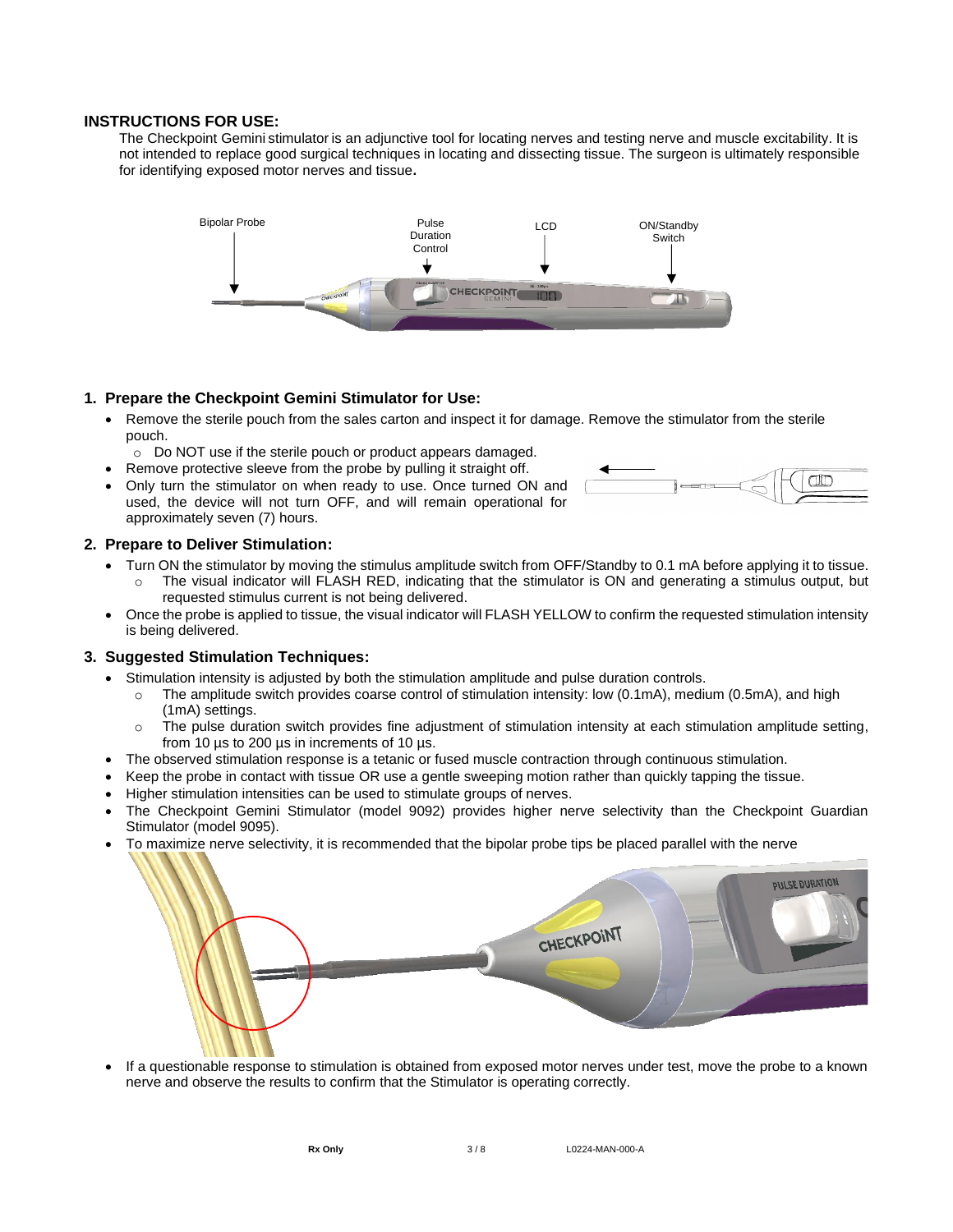- o Check that both probe tips of the bipolar probe are making contact at the same time. The visual indicator should flash YELLOW.
- o Check stimulator settings.
- o Verify that any paralytic agents used are no longer in effect. A tourniquet may prevent paralytic reversing agents from being effective.
- $\circ$  If a tourniquet is in use for a period of time, check for tourniquet effects on nerve and muscle response.

#### **4. End of use / disposal:**

- At the end of the 7 hour operational life, the Checkpoint Gemini stimulator will automatically turn off. The visual indicator will be SOLID RED, and the LCD will display END. No further use of the stimulator is possible.
- At end of use, move the stimulus amplitude switch to the OFF/Standby position.
- Product is powered by one size AAA alkaline cell permanently sealed within the device. Use appropriate disposal methods per hospital guidelines.
- Do NOT resterilize the device.

### **CHECKPOINT GEMINI STIMULATOR INDICATOR LIGHT STATUS:**

The lights located on the nose cone provide feeback on device operational status. The meaning of these indicators are described in the table below:

| <b>LIGHT</b>        | <b>STIMULUS STATUS</b>                                                                        |
|---------------------|-----------------------------------------------------------------------------------------------|
| Solid YELLOW        | The Stimulator has been turned on, but the amplitude switch is now in the Off/standby         |
|                     | position. Stimulation is NOT being delivered.                                                 |
| Flashing YELLOW     | Stimulation is being delivered. (NOTE: the flashing rate does NOT correspond to the           |
|                     | stimulus frequency or intensity.)                                                             |
|                     |                                                                                               |
| <b>Flashing RED</b> | Stimulation has been requested, but adequate stimulus current is NOT being delivered          |
|                     | because of poor connection to patient tissue with both tips of the bipolar probe              |
|                     | simultaneously.                                                                               |
|                     |                                                                                               |
| Solid RED           | Stimulation has turned off due to reaching end of life (7hrs), or the stimulator has detected |
|                     | an error if operated <7hrs. No stimulation output is being delivered.                         |

### **CHECKPOINT GEMINI STIMULATOR LCD MESSAGES:**

The LCD provides a secondary source of information on the stimulator status and settings. The display primarily shows the pulse duration setting (10-200µs) and shows stimulation amplitude for 2 seconds when the switch position is changed. The remaining display messages are described in table below:

| <b>MESSAGE</b>                                             | <b>MEANING</b>                                                                      |
|------------------------------------------------------------|-------------------------------------------------------------------------------------|
| <b>STBY</b>                                                | Amplitude switch is in Off/Standby position,<br>stimulation is not being delivered. |
| FND                                                        | Stimulator has reached end of life at<br>approximately seven hours of operation     |
| <b>BATT</b>                                                | Battery depletion shutdown                                                          |
| <b>FRR</b>                                                 | Device has entered shutdown mode.<br>Return to Checkpoint for evaluation.           |
| $0.1 \text{ mA}$<br>$0.5 \text{ mA}$<br>1.0 <sub>m</sub> A | Pulse Amplitude, briefly displayed after<br>changing stimulus amplitude switch.     |
| 10200                                                      | Pulse Duration (in microseconds us)                                                 |

#### **WARRANTY and LIMITATIONS:**

Checkpoint Surgical, Inc. (CPS) warrants that this product has been manufactured, packaged, and tested with reasonable care and will be free from defects in workmanship and materials. CPS further warrants that the product will remain sterile for a period described on the product's label, provided the original packaging remains intact. This product is for single-use only and is not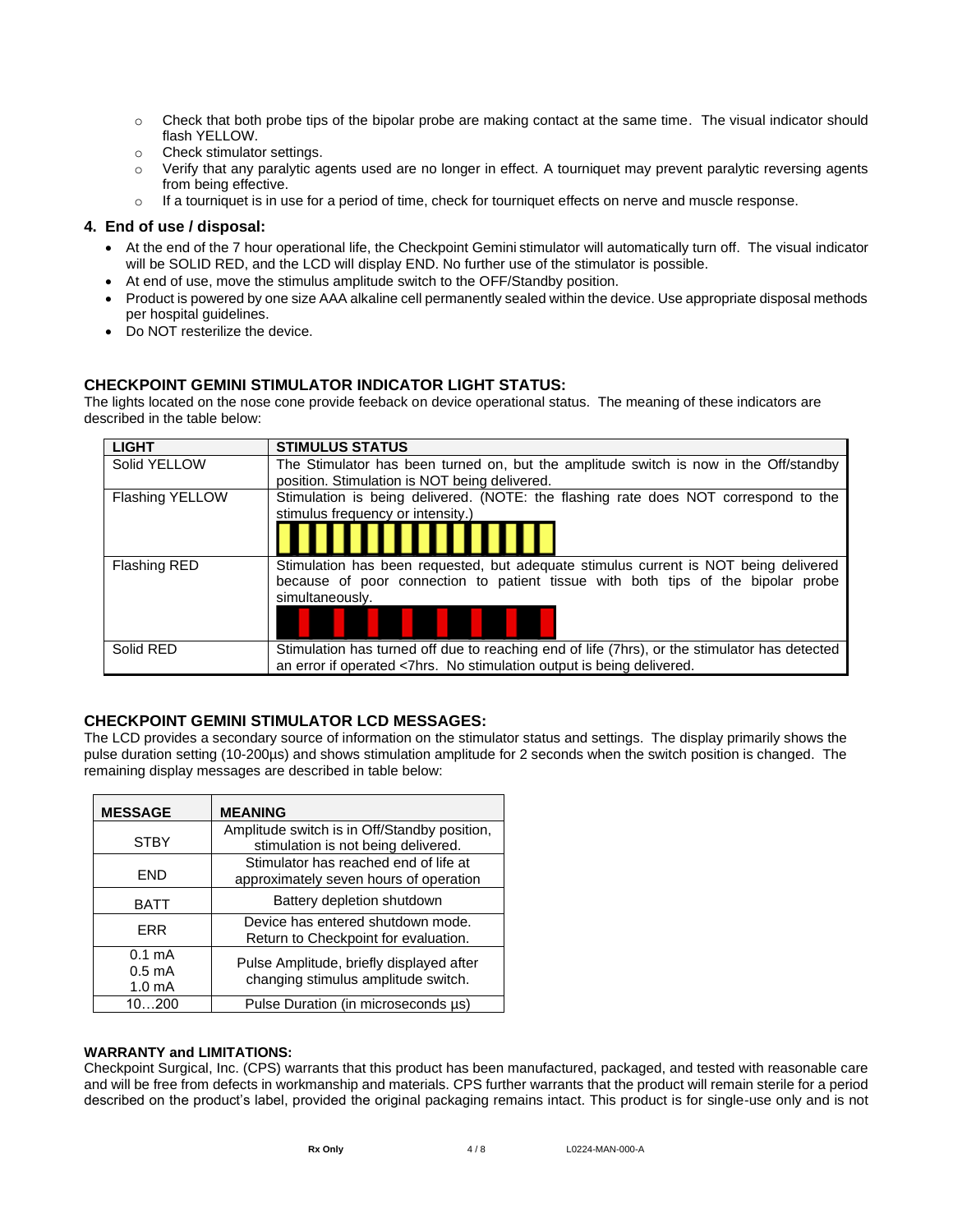intended or designed for reuse. This warranty shall not apply to product that has been re-sterilized, repaired, altered, or modified in any way, or to products that have been improperly stored or operated. CPS will not be liable for any incidental, special or consequential loss, damage, or expense resulting, directly or indirectly, from the use of the product. The sole obligation of CPS shall be to refund or replace, at its option, any device that CPS determines was defective at time of shipment if notice thereof is received before expiration date described on such product label. Buyer assumes all liability, whether based upon warranty, contract, negligence, or otherwise, for damage resulting from the handling, possession, use or misuse (including reuse) of this product. Because CPS has no control over the operation, inspection, maintenance, or use of its products after sale and has no control over selection of patients, THIS WARRANTY IS EXPRESSLY IN LIEU OF ANY OTHER EXPRESS OR IMPLIED WARRANTY OF MERCHANTABILITY OR FITNESS FOR ANY PARTICULAR PURPOSE, AND OF ANY OTHER OBLIGATION ON THE PART OF THE SELLER. The remedies set forth in the Warranty and Limitations shall be the exclusive remedy available to any person. No agent, employee, or representative of CPS has any authority to change any of the foregoing or assume or bind CPS to any additional liability or responsibility in connection with this warranty. Buyer's use of this product shall be deemed acceptance of the terms and conditions of this Warranty and Limitations.

### **CHECKPOINT GEMINI STIMULATOR (P/N 9092) SPECIFICATIONS:**

| <b>Stimulus Frequency</b>      | 32 Hz (+/- 1Hz)                                                                                                                                                                                                   |  |  |
|--------------------------------|-------------------------------------------------------------------------------------------------------------------------------------------------------------------------------------------------------------------|--|--|
| Stimulus Amplitude             | User Selectable:                                                                                                                                                                                                  |  |  |
|                                | $0.1$ mA $(+/- 0.01$ mA)                                                                                                                                                                                          |  |  |
|                                | $0.5$ mA (+/- 0.05 mA)                                                                                                                                                                                            |  |  |
|                                | 1.0 mA $(+/- 0.1$ mA)                                                                                                                                                                                             |  |  |
| <b>Stimulus Pulse Duration</b> | Adjustable in 10 µs increments from 10µs to 200µs                                                                                                                                                                 |  |  |
| Stimulus Waveform              | Biphasic stimulus waveform with controlled current during the cathodic (leading) phase and no<br>net DC current.<br>Specified operation is ensured into any patient circuit load resistance up to $1,500\Omega$ . |  |  |
|                                | <b>Anodic Phase</b><br>Cathodic<br>Phase<br>(Charge Recovery)<br><b>Interphase Delay</b><br><b>Stimulus</b><br>Amplitude<br>(Current)<br><b>Pulse Duration</b>                                                    |  |  |
| <b>Operating Life</b>          | Approximately seven (7) hours of operation                                                                                                                                                                        |  |  |
| Power Source                   | One (1) size AAA alkaline cell (permanently sealed within device)                                                                                                                                                 |  |  |
| <b>Operating Temperature</b>   | +16°C to +26°C (61°F to 79°F)                                                                                                                                                                                     |  |  |
| <b>Relative Humidity</b>       | 30% to 75%RH                                                                                                                                                                                                      |  |  |
| Atmospheric Pressure           | 70kPA to 106kPa                                                                                                                                                                                                   |  |  |
| Storage Temperature            | -20 $^{\circ}$ C to +55 $^{\circ}$ C                                                                                                                                                                              |  |  |

Product has no user serviceable or repairable parts.

Sterilized with Ethylene Oxide.

• Protection against water ingress: Ordinary Equipment (IPX0).

• Do NOT resterilize.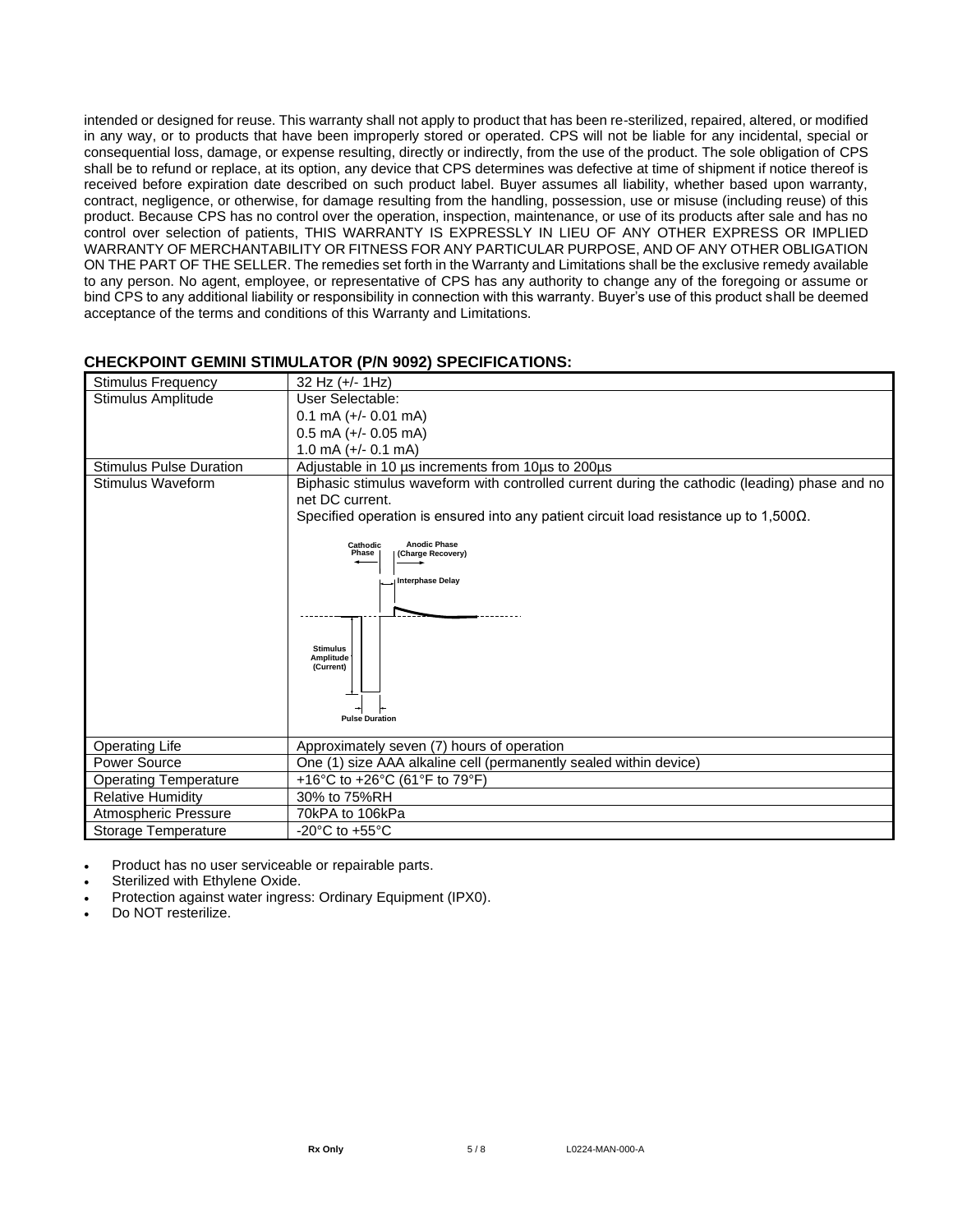|                         | EN OFF / Standby: Before first use, this<br>position indicates that the Stimulator is<br>off. After the Stimulator is turned on, this<br>position corresponds to Standby (no<br>stimulus delivered), |
|-------------------------|------------------------------------------------------------------------------------------------------------------------------------------------------------------------------------------------------|
|                         | <b>EN Slide control</b> adjusts the pulse duration<br>10µs at the narrow end to 200µs<br>(maximum stimulation) at the wide end.                                                                      |
| REF                     | <b>EN</b> Model Number                                                                                                                                                                               |
|                         | <b>EN</b> Caution, consult accompanying<br>documents                                                                                                                                                 |
|                         | EN Do not reuse                                                                                                                                                                                      |
| <b>STERILE EO</b>       | EN Sterilized using ethylene oxide                                                                                                                                                                   |
| LOT                     | <b>EN</b> Lot number                                                                                                                                                                                 |
| 'Y-MM-DD                | <b>EN</b> Use by day DD of month MM of year<br>YYYY                                                                                                                                                  |
|                         | <b>EN</b> Keep dry                                                                                                                                                                                   |
| 55°C<br>$-20^{\circ}$ C | EN Storage Temperature LOW- HIGH<br>-20°C to +55 °C                                                                                                                                                  |
|                         | Type BF applied part                                                                                                                                                                                 |
|                         | <b>EN</b> Manufacturer                                                                                                                                                                               |
|                         | <b>EN</b> Do Not Use If Package Is Damaged                                                                                                                                                           |
|                         | Non-pyrogenic                                                                                                                                                                                        |
| Rx Only                 | 6/8<br>L0224-MAN-000-A                                                                                                                                                                               |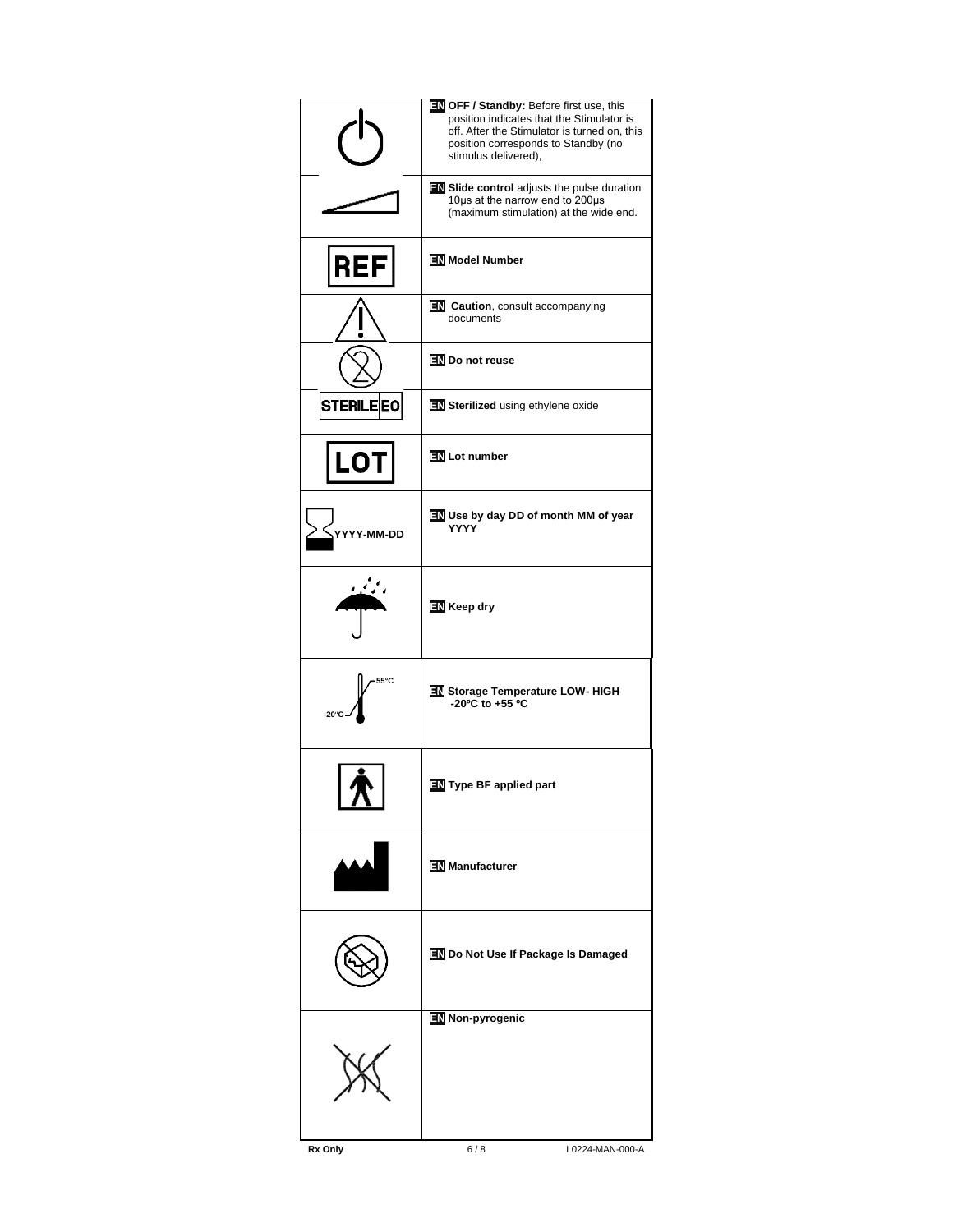|                                   | <b>EN</b> This system does not contain natural<br>rubber (including natural rubber<br>latex, dry natural rubber, synthetic<br>latex and synthetic rubber that<br>contains natural rubber in its<br>formulation). |
|-----------------------------------|------------------------------------------------------------------------------------------------------------------------------------------------------------------------------------------------------------------|
| <b>Rx</b> only                    | बारी Caution: U.S. Federal Law restricts<br>this device to sale by or on the order<br>of a physician or properly licensed<br>practitioner.                                                                       |
| *+B13090921/<br>\$\$3yyMMddY3XX%* | <b>EN UDI barcode with Checkpoint LIC.</b><br>part number, unit level (1: sterilized<br>in pouch, 2: single unit sales carton),<br>expiration date and lot number.                                               |
|                                   | EN Refer to instruction manual/booklet                                                                                                                                                                           |